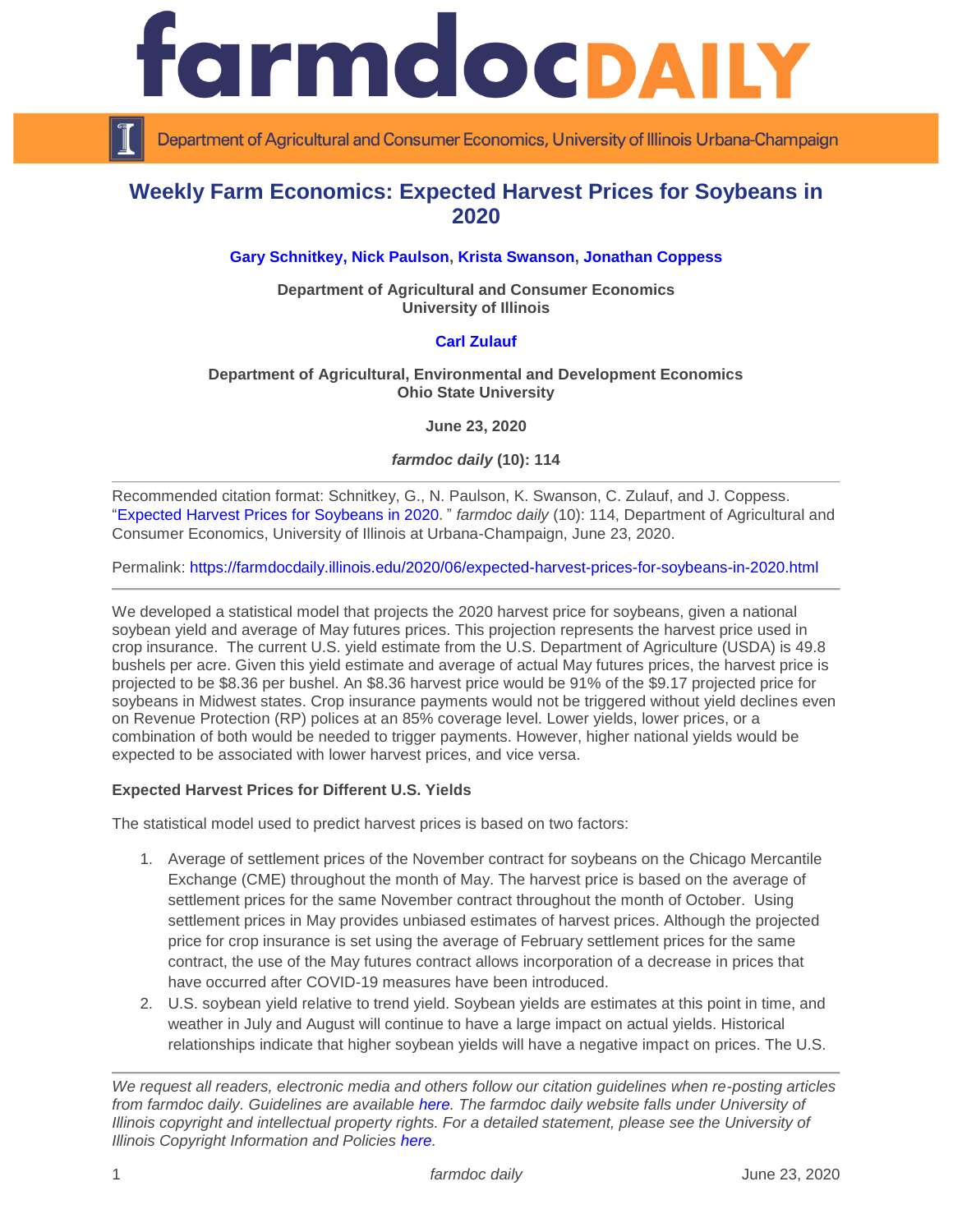soybean yield is regularly forecast in the World Agricultural Supply and Demand Estimate (WASDE) report produced by the Office of Chief Economist, U.S. Department of Agriculture. As WASDE reports are released, estimates of harvest prices can be revised.

Table 1 shows harvest price projections for different U.S. soybean yields. The June WASDE report has a yield estimate of 49.8 bushels per acre. At that yield, the expected harvest price is estimated at \$8.36 per bushel (see Table 1). In this case, the harvest price is the expected average of settlement prices in the month of October for the November soybean contract traded on the CME. The harvest price is used to calculate crop insurance indemnity payments on soybeans in the Midwest states. An \$8.36 harvest price would be 91% of the \$9.17 projected price for 2020. Revenue Protection (RP) policies, even at the highest coverage level of 85%, would not trigger payments at an \$8.36 price without yield declines below guarantee yields.

| Table 1. Projected 2020 Soybean Harvest Price Based on U.S. Soybean Yield and<br>Settlement Prices of May Corn CME Futures Price in 2020. <sup>1</sup> |                                  |                           |
|--------------------------------------------------------------------------------------------------------------------------------------------------------|----------------------------------|---------------------------|
| <b>U.S.</b><br>Soybean<br>Yield $2$                                                                                                                    | Expected<br>Harvest<br>Price $3$ | 90%<br>Range <sup>4</sup> |
| Bu/acre                                                                                                                                                | \$/bu                            | \$/bu                     |
| 46.8                                                                                                                                                   | 9.00                             | $(8.81 - 9.19)$           |
| 47.8                                                                                                                                                   | 8.79                             | $(8.6 - 8.98)$            |
| 48.8                                                                                                                                                   | 8.58                             | $(8.39 - 8.77)$           |
| 49.8                                                                                                                                                   | 8.36                             | $(8.17 - 8.55)$           |
| 50.8                                                                                                                                                   | 8.15                             | $(7.96 - 8.34)$           |
| 51.8                                                                                                                                                   | 7.94                             | $(7.75 - 8.13)$           |
| 52.8                                                                                                                                                   | 7.72                             | $(7.54 - 7.91)$           |

1 Projections are based on a linear regression model relating price changes to deviations from trend yields. 2 National soybean yield as reported by U.S. Department of Agriculture. The bold 49.8 value is the June 2020 projection contained in the WASDE report.

3 The average or November CME settlement prices during October. This is the price used in Midwest states for settling crop insurance claims.

4 Based on historical deviations, the 2020 harvest price will be within this range 90% of the time.

Actual harvest prices can vary from the expected \$8.36 harvest price. The statistical model suggests that 90% of the time the harvest price will be in a range from \$8.17 per bushel to \$8.55 per bushel (see Table 1).

Higher yields will result in lower expected harvest prices. A 46.8 U.S. soybean yield has an expected harvest price of \$9.00 per bushel, a 47.8 bushel yield would suggest an \$8.79 harvest price, and so on (see Table 1). Table 1 shows a range of U.S. soybean yields from 46.8 to 52.8 bushels per acre. Given fairly normal weather, U.S. soybean yield likely will be in this range.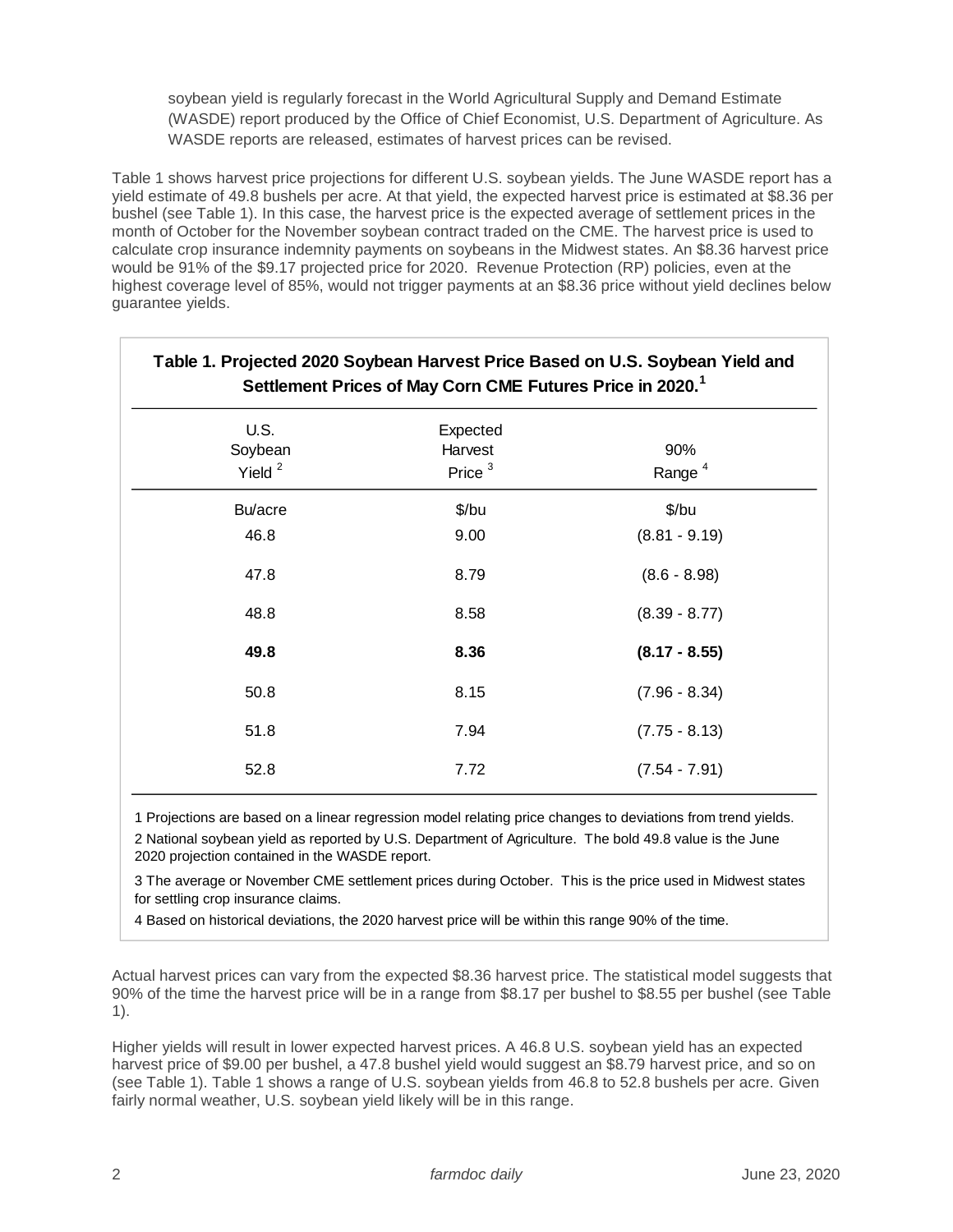## **U.S. Soybean Yields and Trend Yields**

The statistical model was fit using yield data from 1985 to 2019. For each year from 1985 to 2019, a trend yield was calculated based on a linear regression of data from the previous 25 years. For example, the 2019 trend yield was estimated using yields from 1994 to 2018. In 2019, the trend yield was 48.7 bushels per acre. The actual 2019 yield was 47.4 bushels per acre, meaning that the actual yield was 1.3 bushels per acre below trend. Note that the trend yields used here will not fall on a straight line over time because the sample used to estimate the trend yield is changing (see Figure 1). Historically, more years are above the trend than below the trend (see Figure 1). From 1985 to 2019, actual yields were above trend in 66% of the years.



#### **Deviations from May Settlement Prices and Harvest Prices**

The average settlement prices of the November CME contract during the month of May were calculated for each year from 1985 to 2019. This May average will condition each year's estimate of harvest price based on events that have occurred so far through the marketing year. The year 2020 has been a momentous year with the events surrounding the Coronavirus.

Percent changes were calculated between the actual harvest price and the average May settlement prices over the 35 year period. Take 2019 as an example when the May average was \$8.62 per bushel, and the harvest price was \$9.25 per bushel. The deviation during this year was 7% (\$9.25 harvest price / \$8.62 May average - 1). Figure 2 shows the percent deviations from 1985 to 2019.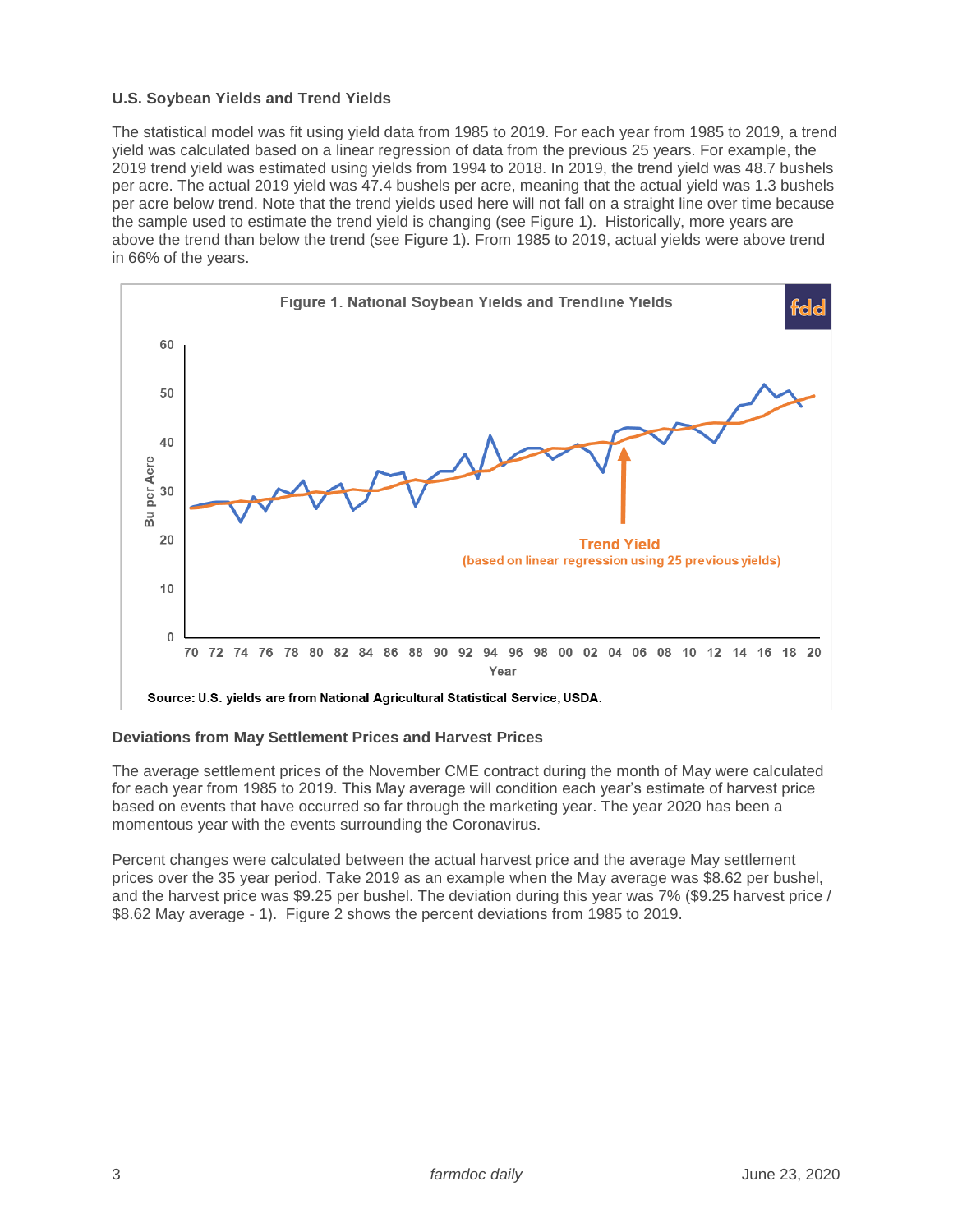

## **Relationship Between Price Changes Given Actual Yield Differences Between Trend Yields**

A linear relationship was fit in which the percent changes from the average settlement price in May to the average settlement price in October (harvest price) for the December corn contract were explained by the deviation from trend yield (actual yield minus trend yield). There is a strong relationship between price and yield deviations (see Figure 3). The price changes and yield deviations have a -.54 correlation coefficient. As is expected, price changes tend to be positive when actual yield is below the trend yield.